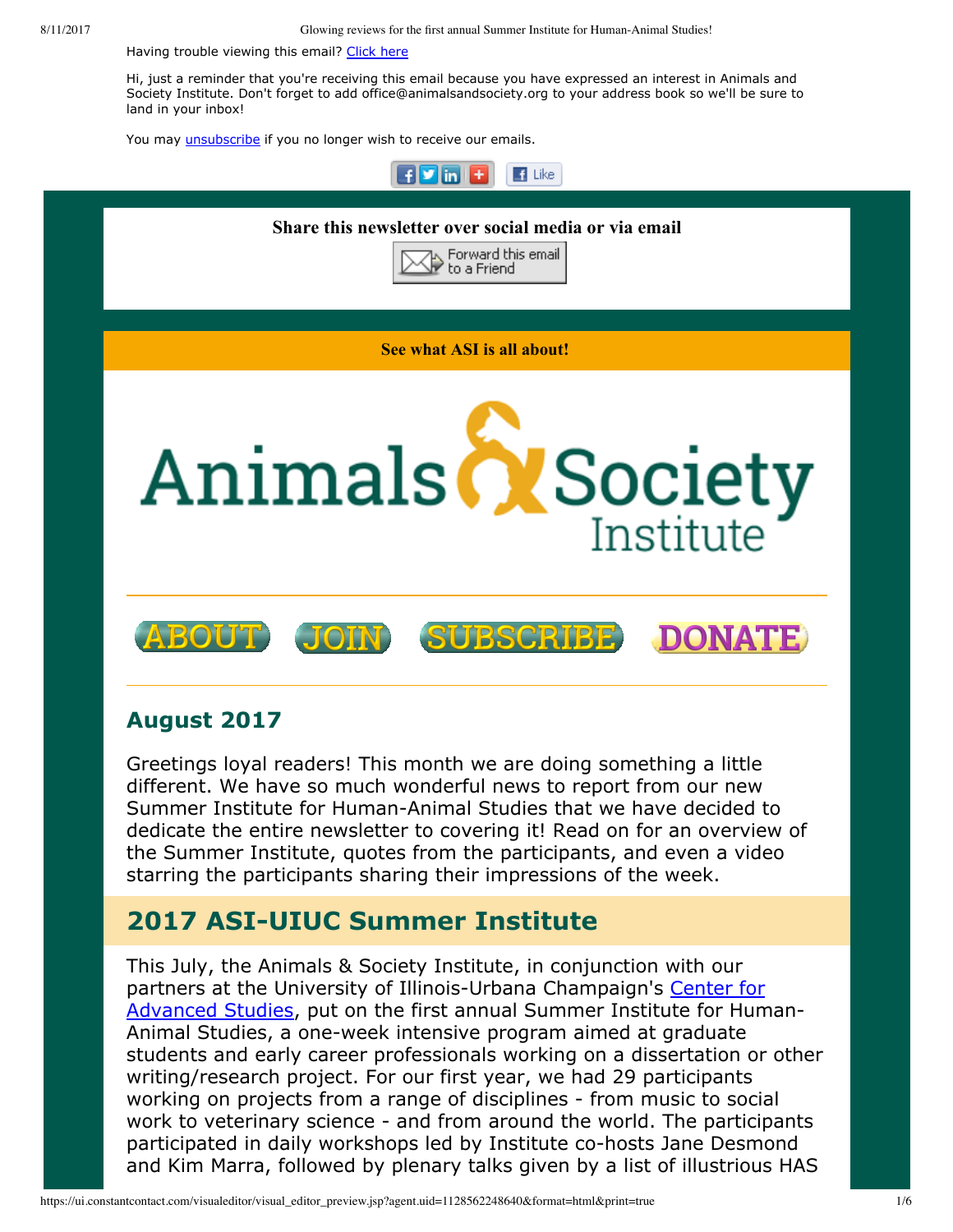scholars (Agustin Fuentes, Nigel Rothfels, Leesa Fawcett, Leslie Irvine, Una Choudhuri, Chris Green, Deke Weaver, Jamie Jones, and ASI's Ken Shapiro and Margo DeMello). The feedback we received from the participants has been overwhelmingly positive-so much so that we are planning for next year! Keep an eye on our website for updates on the participants and their work!





Photos of Summer Institute Participants by Seven Mattes

### **A Minute with Margo DeMello, HAS Program Director and Summer Institute Co-Organizer**

After spending a week with the participants, I was struck by how important the interdisciplinary aspect of the program was to them. In our field, we talk a lot about inter- and multi-disciplinarity, but this Institute really put these concepts to work. We had participants with interests as diverse as Spanish literature, musicology, speech and hearing sciences, and ecopsychology provide feedback and resources for each other, and everyone benefited from these exchanges. In fact, the only criticism I heard about this was that there were not enough disciplines represented! Next year, we are going to work doubly hard to bring in students from the "hard" sciences like ethology, wildlife sciences, and conservation. The conversation can only be improved by bringing in these additional voices!

### **A Few Words from some of the Participants**

I am beyond grateful to have received a scholarship to attend the first annual Animals & Society Summer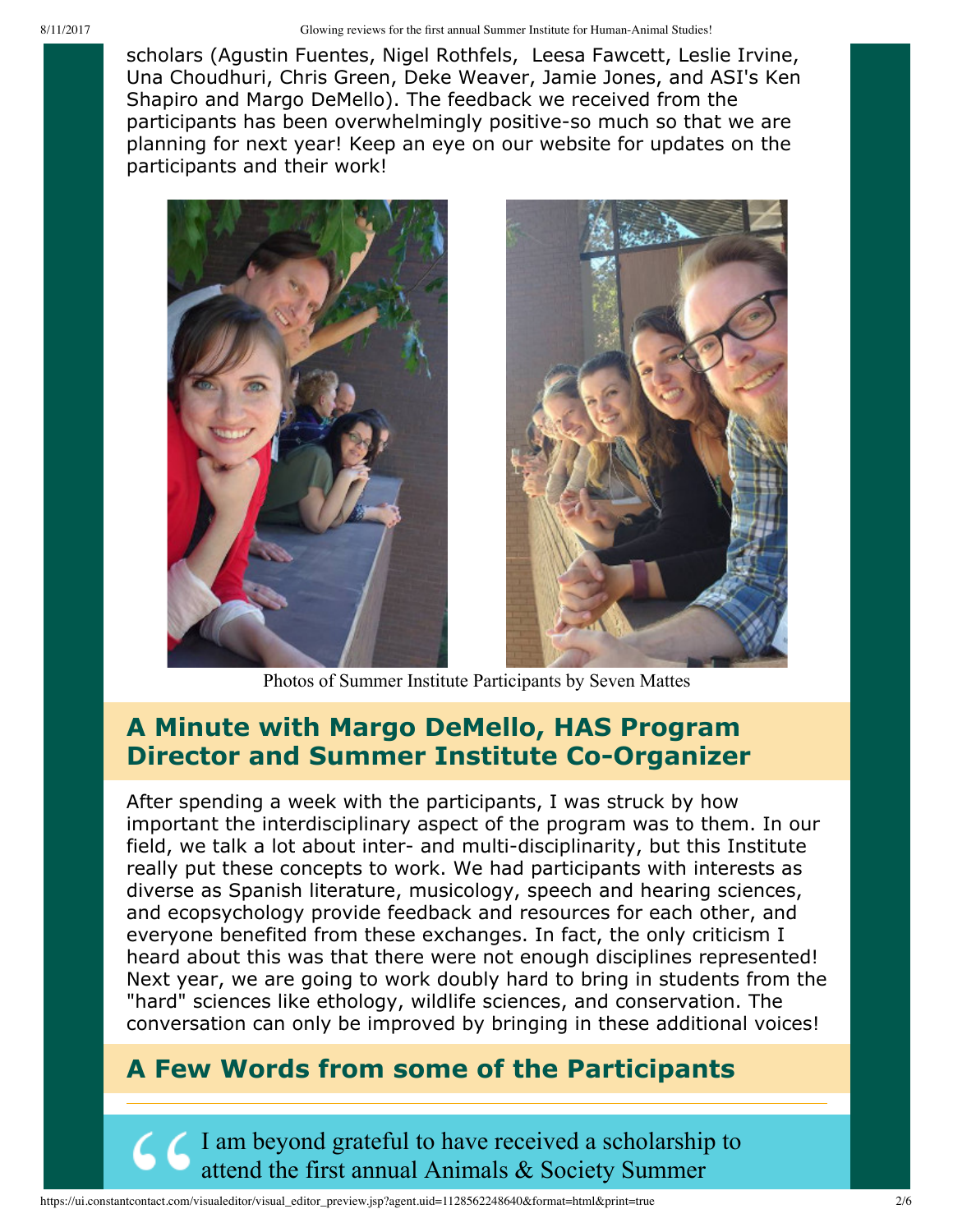8/11/2017 Glowing reviews for the first annual Summer Institute for Human-Animal Studies!

Institute. It was an incredible opportunity to learn from and connect with not only leading but emerging scholars in human-animal studies. The week provided structured and thoughtful critiques during workshops as well as informative plenary sessions presented by influential and distinguished speakers . . . My time spent at the Institute was an invaluable experience that I hope I can continue to be a part of for the long-haul!

Beth Fields, PhD in Occupational Therapy, Colorado State University: Riding in The Moment: An Exploratory Mixed Methods Case Study of Activity Situations and the Quality of Life of Institutionalized Adults with Dementia

I left the program feeling more devoted to, and enthusiastic about, my work than ever before and have felt a great sense of support and interest from like minded scholars who are deeply impassioned about animal rights advocacy. The interdisciplinary component of the seminar structure shed new light on the various ways in which animals permeate academic writing and everyday life. Dialogue was rich but also complicated, showing that collaborative thinking is crucial in our current political climate.

> Miranda Niittynen, PhD Candidate in Women's Studies, University of Western Ontario: UnDead Animal Art: Ethical Encounters through Rogue Taxidermy Sculpture

ASI's Human-Animal Studies Summer Institute introduced me to the wide multitude of disciplines and theoretical trajectories working within Animal Studies. It fostered connections, future collaborations, and revealed entirely new angles with which to view my own research. This institute has been invaluable to my career. Its myriad contributions will reverberate throughout our individual fields in the years to come the "animal turn" is now turning much faster.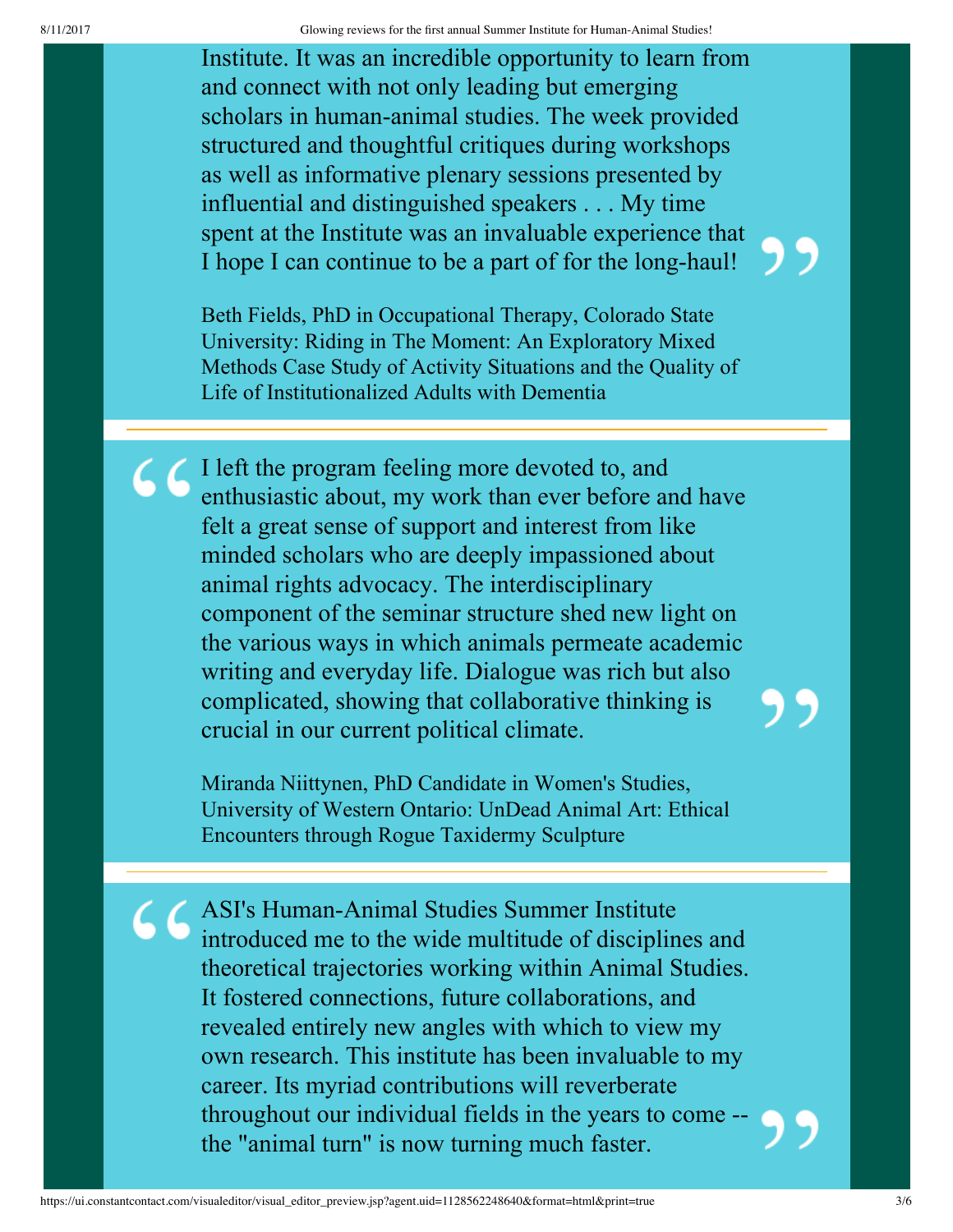Seven Mattes, PhD Candidate in Anthropology, Michigan State University: Animals Left Behind: A Multispecies Ethnography of Japanese Animal Rescue Organizations

I have also taken what I have learned and edited my upcoming fall 2017 syllabus on "Animals in U.S. History in Culture," which is an interdisciplinary freshman course I will teach at Indiana University in Bloomington, to incorporate elements of humananimal interactions that I was exposed to during the Institute, such as the history of American whaling, and I added a final section on "The Future of Human Animal Relations in the Anthropocene."

> Paula Tarankow. PhD Candidate in History, Indiana University: In Search of Humanity: Animal Protection in the Post Civil War South.

**66** Though much of my academic work has been an attempt to interrogate the human-animal relationship, I am relatively new to the field of human-animal studies (HAS). The Institute helped me get a lay of the land of HAS, start to see where my research is situated within this larger field, and articulate the significance of my study that will satisfy readers coming from HAS as well as readers from my own department of psychology . . . In the wake of reading everyone's work and doing the work we did together, I am leaving the Institute with feelings of gratitude, humility, and awe, a clearer sense of direction, renewed enthusiasm for my project, a long list of pertinent literature, a network of mentors and future colleagues, and a lifelong group of friends. Thank you for the opportunity to be a part of this year's Institute!

> Michelle Granden. PhD Candidate in Psychology, University of West Georgia: Rogue Zoo Animals in the News: A Cultural-Discursive Study of the Animal.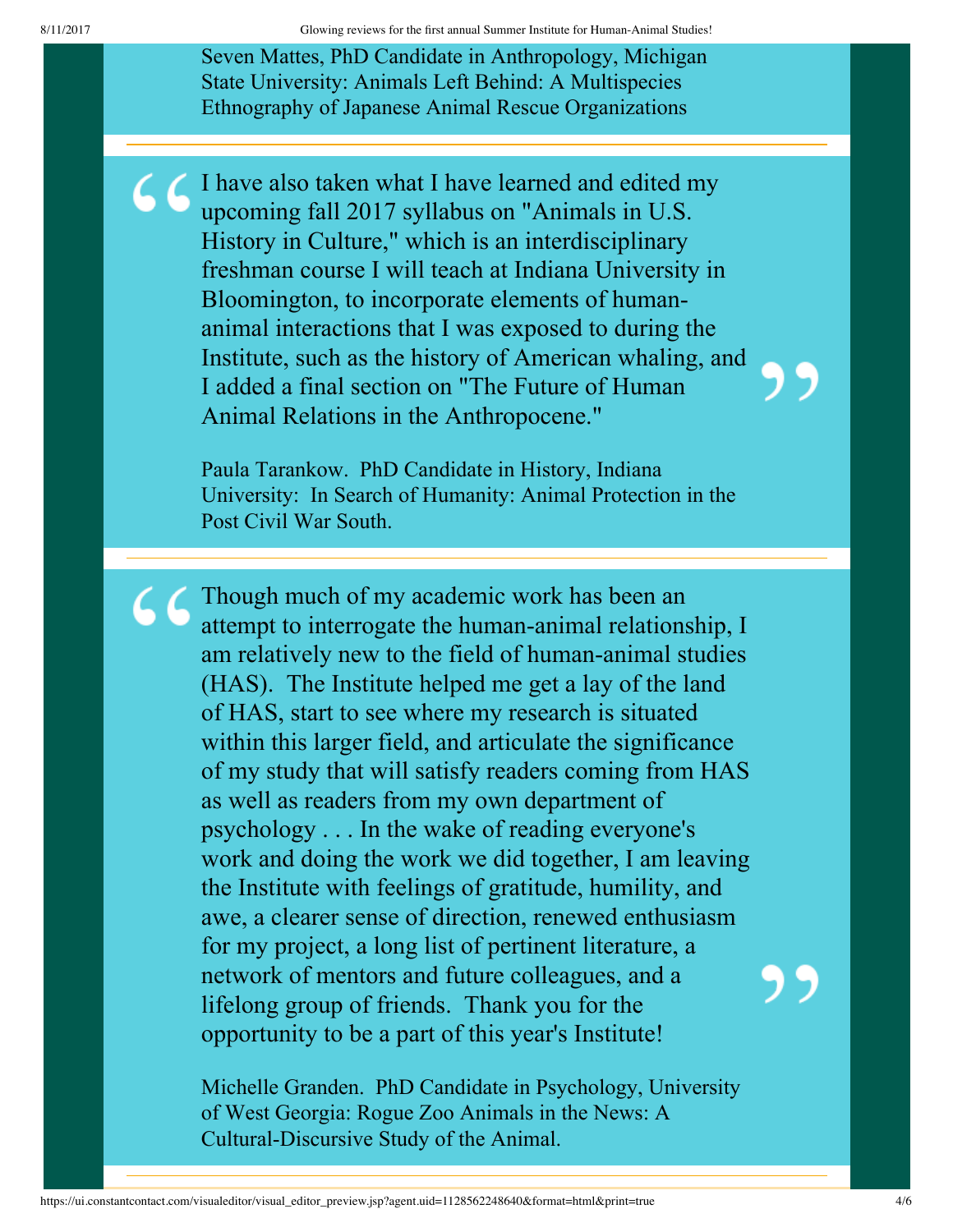# **A Video and a Look Ahead**

The team here at ASI has put together a video all about the Summer Institute for Human-Animal Studies featuring some of the participants. We hope you enjoy it.



All of us here at ASI could not be more pleased with the first Summer Institute for Human-Animal Studies at the University of Illinois Urbana-Champaign. It was an exhilarating week of interdisciplinary scholarship, mentoring, collaboration, encouragement, etc., and all in the name of furthering the fascinating and impactful work being done in Human-Animal Studies. It was a lot of hard work to make this week a success and we couldn't have done it without you and your support!

Thanks to the generosity of our donors we were able to give scholarships to the Summer Institute to three amazing scholars who would have otherwise not been able to attend, and we hope to be able to provide even more next year. If you agree with us about the importance of programs like the Summer Institute, please click on one of the donate buttons at the top or bottom of this email ([or right here](https://www.givedirect.org/donate/index.php?cid=13367)) to help ASI continue to provide programming that creates safer and more compassionate communities for all!



https://ui.constantcontact.com/visualeditor/visual\_editor\_preview.jsp?agent.uid=1128562248640&format=html&print=true 5/6